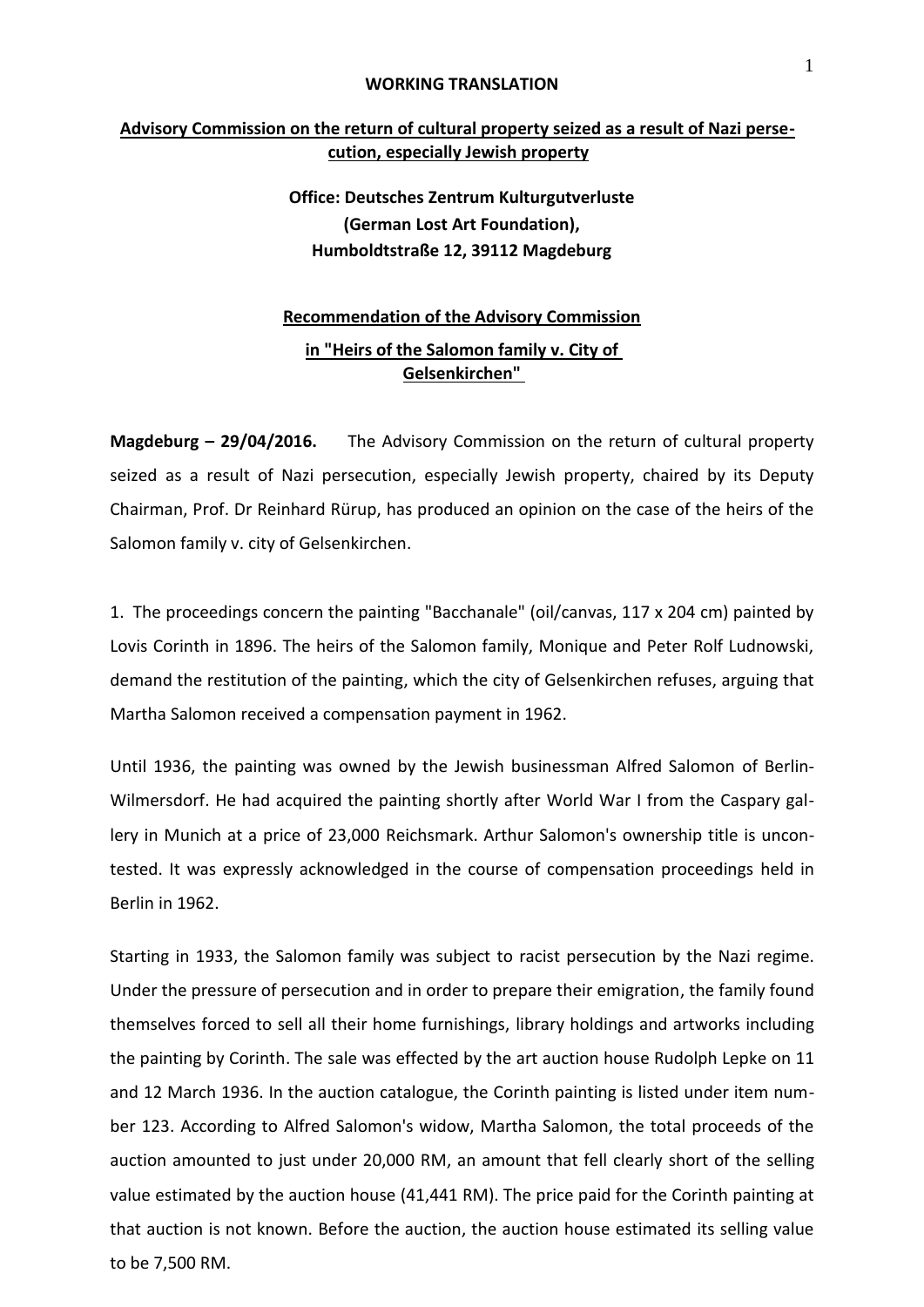In 1936, the company Salomon & Kaminsky OHG in which Alfred Salomon held a 50% share also had to be liquidated. In 1937, Alfred and Martha Salomon together with their two children emigrated to the Netherlands. When the German Wehrmacht occupied the Netherlands, the Salomon family were arrested and deported to concentration camps. Martha Salomon was the only one of them to survive. Alfred Salomon died on 1 February 1945 in Bergen-Belsen concentration camp. The children were murdered in Auschwitz.

Martha Salomon was the heir of her husband, Alfred Salomon. She died in 1971 leaving her estate to her niece, Ruth Ludnowski, and her nephew, Heinz Max Ehrlich. The latter died in 1979 and was succeeded by his sister Ruth Ludnowski who drew up a testament designating her grandchildren Monique and Peter Rolf Ludnowski as her heirs. She died in 1999. When the heirs learned that the Corinth painting was held by the Kunstmuseum of the city of Gelsenkirchen, they requested the city in December 2010 to investigate the provenance of the painting and asked for its restitution. It took until 2013 to establish unequivocally that the Gelsenkirchen painting is actually the one which had been owned by Alfred Salomon until 1936.

2. After World War II, Martha Salomon filed a claim in Berlin to receive compensation for the property losses sustained by her and her family as a result of Nazi persecution. In the framework of a settlement, she was granted a payment of 33,200 Deutschmark in 1962 to compensate for the "underselling" losses of 60,000 RM or 12.000 DM incurred in the auction, the "Reich Flight Tax" (Reichsfluchtsteuer) that the family had paid and other costs. The value assumed for the Corinth painting, which at the time of the settlement was deemed lost, is not known. It is to be assumed that it accounted for less than 20% of the total "underselling" losses, i. e. at the utmost 2,400 DM, an amount far below the market value at the time.

3. The city of Gelsenkirchen acquired the Corinth painting in 1957 from the Cologne gallery Czwiklitzer at a price of 14,500 DM. The previous owners in the period between 1936 and 1957 and in particular the erstwhile Jewish owner were obviously not known to the city of Gelsenkirchen when it acquired the painting. When it was no longer contested that Alfred Salomon had been the owner of the painting which he lost under the pressure of Nazi persecution, the heirs demanded its restitution in 2013, while the city of Gelsenkirchen declared the restitution claim to be unjustified because Martha Salomon had received full compensation for the property losses sustained by her, including the loss of the painting in question.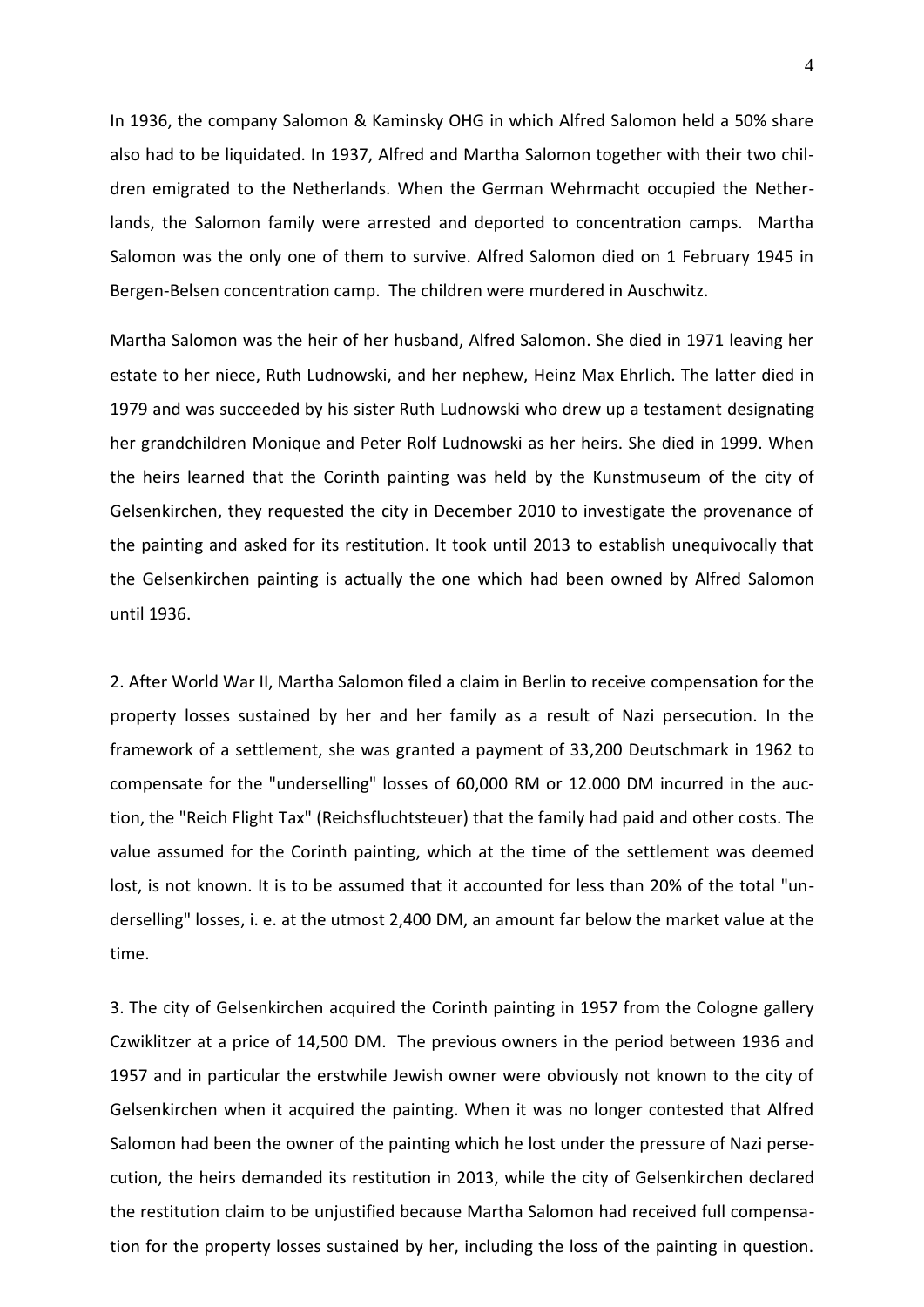In the course of 2014, both sides made several attempts to achieve a compromise. The heirs offered the city among other things a compensation payment of 65,000 euros if the city of Gelsenkirchen were to return the painting to the heirs, while the city of Gelsenkirchen demanded a percentage share of the increase in the painting's value since its acquisition in 1957 amounting to up to 150,000 euros, if the painting were to be restituted and subsequently sold by the heirs. The parties also discussed the idea of commissioning a high-quality copy of the painting which, following the eventual restitution, would be exhibited in the Gelsenkirchen Kunstmuseum together with information concerning the painting's history and the fate of its former owners.

4. When it became evident that it would not be possible to achieve an agreement between the parties on that basis, they agreed in December 2014 to submit the case to the Advisory Commission. After the Commission had accepted the case, both parties submitted their positions in statements dated 8 March and 18 June 2015 and 8 March and 5 April 2016, respectively. The final hearing of the parties was held on 12 April 2016.

5. After a thorough examination of the statements and documents that were submitted to the Commission and following the hearing of both parties, the Advisory Commission arrived at the conclusion that the sale of the Corinth painting in March 1936 was a forced sale due to Nazi-persecution. There is neither proof nor evidence suggesting that Alfred Salomon received an adequate price for the painting in 1936 or that in the 1962 compensation proceedings his heirs received adequate compensation for the loss of the valuable painting which even five years earlier had been sold at a price of 14,500 DM. For this reason, the Advisory Commission recommends that the painting be restituted to the heirs.

The Advisory Commission suggests that the city of Gelsenkirchen be compensated for the purchase price and the costs that it has incurred to preserve, maintain and publicly display the painting since 1957. The amount of 65,000 euros which was already offered by the heirs at an earlier stage seems appropriate for this purpose. The Advisory Commission sees, however, no justification for giving the city of Gelsenkirchen a share of the increase in the painting's value since 1957. There are neither legal nor moral reasons for imposing such a requirement which would qualify the restitution to the heirs.

The Commission also recommends that the previously discussed idea be taken up, i. e. that a high-quality copy of the painting be made and displayed in the Kunstmuseum, together with